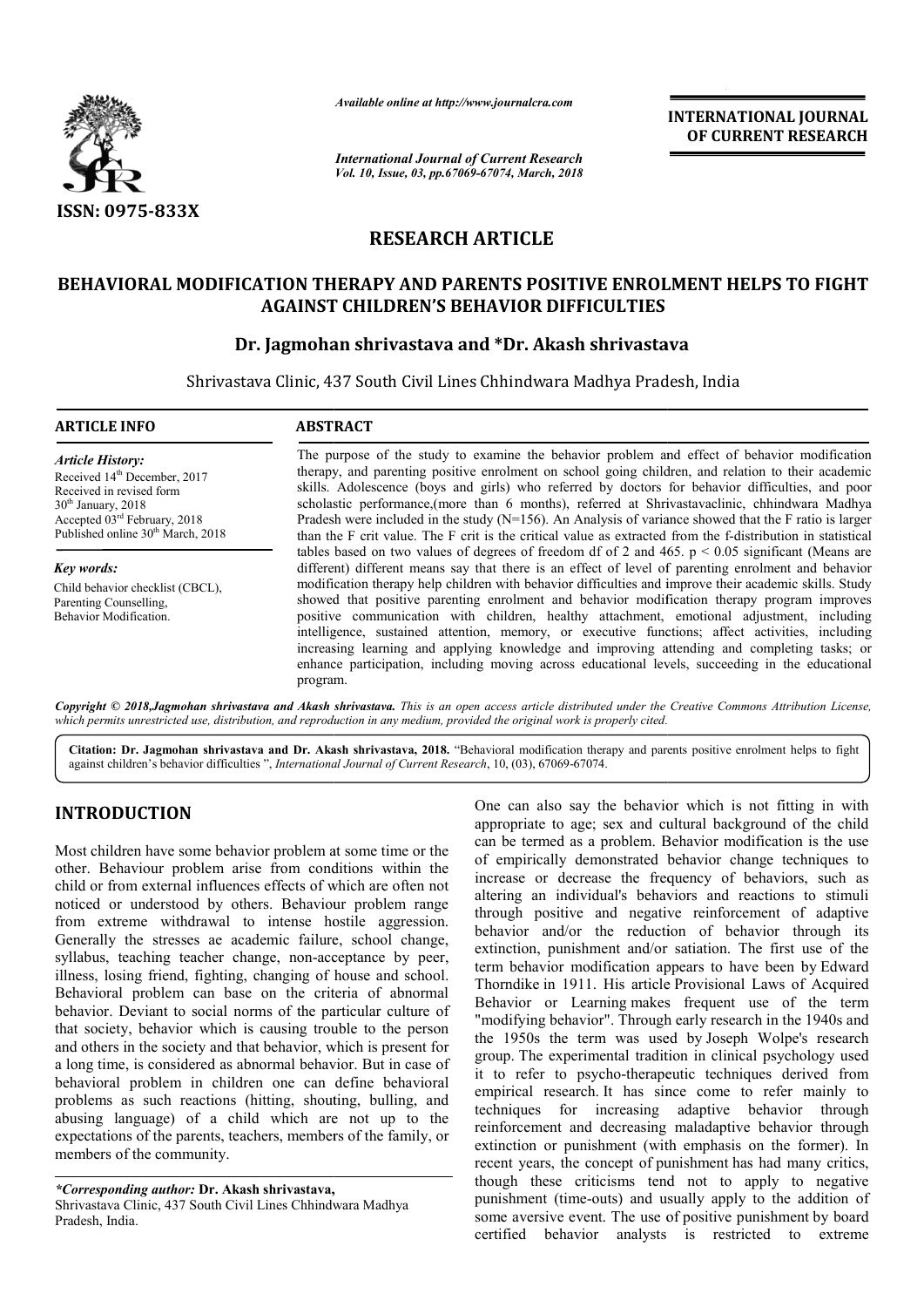circumstances when all other forms of treatment have failed and when the behavior to be modified is a danger to the person or to others (see professional practice of behavior analysis). In clinical settings positive punishment is usually restricted to using a spray bottle filled with water as an aversive event. When misused, more aversive punishment can lead to affective (emotional) disorders, as well as to the receiver of the punishment increasingly trying to avoid the punishment (i.e., "not get caught").

#### **Behavior modification relies on the following**

- Reinforcement (Positive and Negative)
- Punishment (Positive and Negative)
- Extinction
- Shaping
- Fading
- Chaining

Behavior therapy – also referred to as "behavioral therapy", "behavior modification" or "applied behavior analysis" – is a form of psychotherapy that involves reducing or eliminating behaviors and habits that are destructive, unhealthy, or undesirable and learning or increasing more appropriate behaviors. It is based on the premise that we are all shaped or "conditioned" by our environment. We learn to continue doing behaviors that are reinforced in some manner, and to stop doing those that aren't. In traditional behavior therapy, maladaptive or abnormal behaviors are believed to be the result of defective learning. For example, people learn to be anxious, compulsive, or inattentive. The goal of behavior therapy is to reduce or eliminate undesirable behaviors and teach or increase acceptable behaviors. This is accomplished through the use of behavioral techniques and strategies such as systematic desensitization, modeling, reinforcement, and aversive conditioning. Unlike psychoanalysis and other more psychodynamic approaches to therapy, behavior therapy relies on these conditioning techniques to help people make desired changes, rather than focusing on unconscious processes that may play a role in unhealthy or unwanted behaviors. Behavior therapy has been used to treat a variety of disorders and problems, including addictions, phobias, and behavioral problems in children

#### **How does behaviour therapy help me and my child?**

Negative interactions and behaviors in children. They may tend to misbehave and be punished more frequently than other children. This frequent punishment can have a negative effect on their self-image and cause problem behaviors to increase. Parents may find that their typical parenting strategies do not work very well. Parents can learn to manage the behavior of children who have behavior difficulties by receiving training in the use of behavioral techniques and work with caregivers (daycare providers, preschool teachers, and others) to help reduce these negative behaviors and interactions.

#### **Aim and Objectives of the Study**

#### **The overall aims of the research were**

 To examine children behavior problem and understand the level of difficulties.

- To examine whether parenting programmers work best for different types of family in terms of improving the child's behavior and/or attendance, for example: What type of attitudes (towards their child's behavior/attendance and to the course) do parents hold prior to the course? Which parents feel they have benefited most from parenting programmes? Is the type of behaviour and/or attendance problem a factor in the effectiveness of a parenting programme?
- The purpose of the study to examine the behavior problem and effect of behavior modification therapy, and parenting positive enrolment on school going children, and relation to their academic skills.

## **Hypotheses**

Early diagnose, positive parenting enrolment and behavior modification therapy positively help school going children behavior problems, in relation to their academic skills.

## **MATERIAL AND METHODS**

**Place of Study:** This study was conducted at **s**hrivastava clinic, chhindwara Madhya Pradesh

Period of Study: January 2017 to June 2018 (18months)

#### **Inclusion Category**

- Adolescence (boys and girls) (Age group 11 to 18 years)
- Adolescence (boys and girls) who referred by doctors for behaviour difficulties, and poor scholastic performance

**Exclusion:** Adolescence (boys and girls), (Parents complain about behavior, and poor scholastic performance, duration more than six months), at different schools from chhindwara (Madhya Pradesh).

**Sample size:** Adolescence (boys and girls) who referred by doctors for behaviour difficulties, and poor scholastic performance, (more than 6 months), referred at Shrivastava Clinic, chhindwara Madhya Pradesh were included in the study (N=156)

**Study Design:** Cross sectional study (Questionnaire based)

**Tools** 

## **CBCL Testing**

Child Behavior Checklist for Ages 6–18 (CBCL/6-18; Achenbach and Rescorla 2001) The 113 items on this measure are rated as Not True (0), somewhat or sometimes True (1), or Very True or Often True (2). Validity and reliability are excellent, and extensive normative data are available for children ranging from 6 to 18.

#### **Procedure of Data collection**

For collection of data from Shrivastavaclinic, chhindwara Madhya Pradesh was chosen. By keeping age and gender requirements in mind the subjects were selected more than the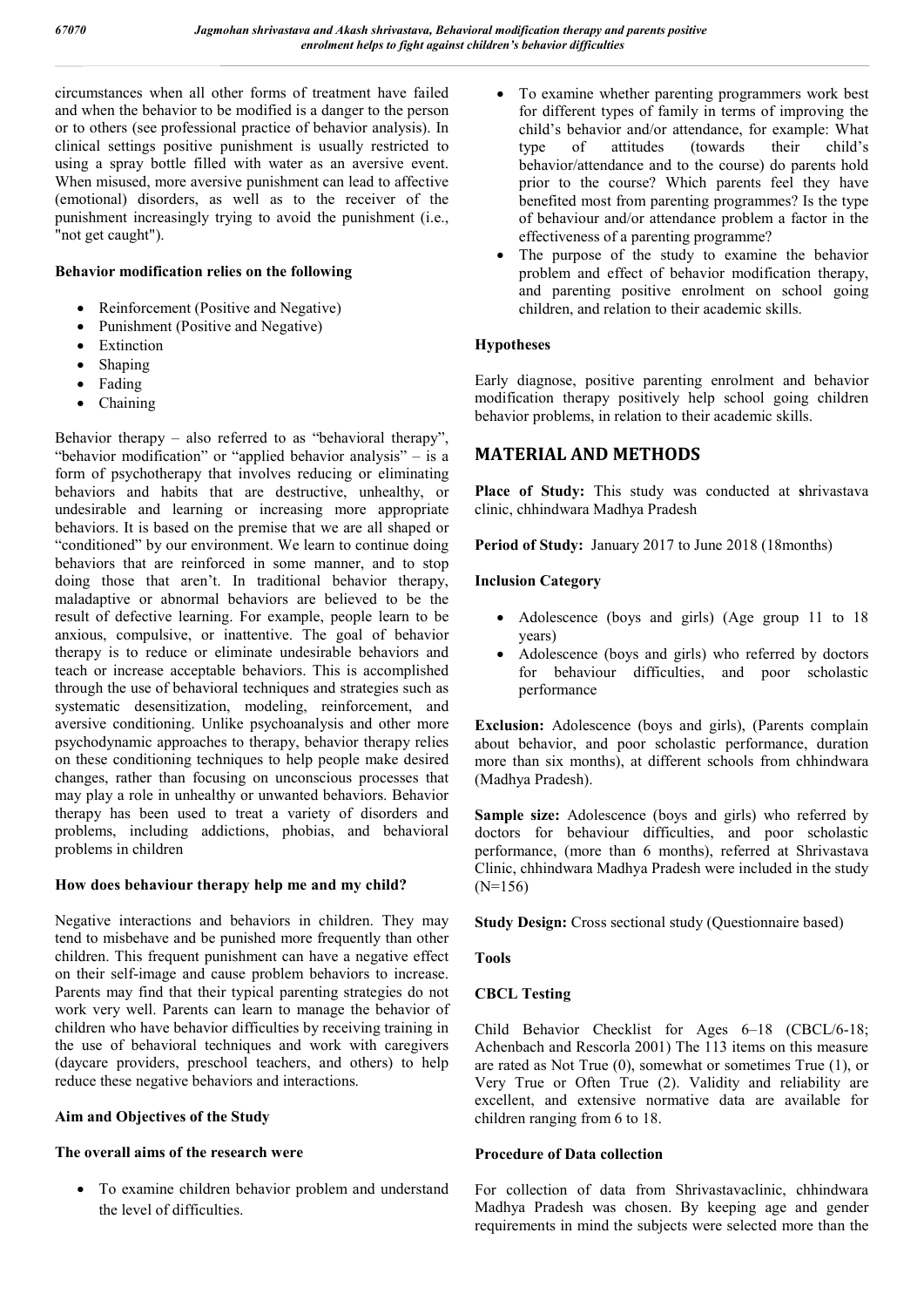required then the test of Child behavior checklist 6/18(CBCL) who referred by doctors for behavior difficulties, and poor scholastic performance,(more than 6 months), N 156 subjects have been selected randomly from different school going children's, which consists 156 school going students (boys 89 and67 Girls). First of all, checklist of trails was administered on the subjects to get their original viewpoint. The subjects were randomly selected sample in Shrivastavaclinic, chhindwara Madhya Pradesh, adolescence (boys 89 and 67 Girls) and done Child behavior checklist 6/18(CBCL), each subjects took about 40min to respond on the entire above tools. A period of eighteen months was devoted for the data collection.

#### **Statistical Analysis**

The obtained data was statistically analyzed by applying descriptive (Mean, Standard Deviation, ANOVA) of significance of mean differences in term of various variable. We have entered all data and further Statistical Analysis was done with the help of IBM- SPSS-25 software.

#### **RESULT**

This study included two sets of participants: 1) school going adolescence; and 2) parents.

Analysis of variance showed On depression the F ratio 13.11 is larger than the F crit value 3.015 .The F crit (3.015) is the critical value as extracted from the f-distribution in statistical tables based on two values of degrees of freedom df of 2 and 465.  $p \le 0.05$  significant (Means are different) and as per the mean level of the First Face (CBCL 6/18-Depression scale) mean 10.88, is higher than that of the second phase (CBCL 6/18-Depression scale) mean 10.10, and Third Face (CBCL 6/18-Depression scale) mean9.27 .Different Means say that there is an effect of level of parenting counselling and Behavior modification therapy help children and improve their in depression issues. Out of 156 children 24%boys, and 51% girls scored high in depression (Enjoying little, cries, guilty, sleep less, lack of energy, sad, self- harm) . The National Institute of Mental Health (n.d.) has reported statistically significant differences across age and sex in the lifetime prevalence of mood disorders, including depression, for adolescents 13 to 18. Merikangas and colleagues (2010) found the lifetime prevalence of depression among female adolescents to be 15.9% while lifetime prevalence for males was 7.7%. Werner (1993) found that young people, who were at-risk because of perinatal stress, low socioeconomic status, or troubled family environment, could successfully overcome these risk factors to lead healthy lives. See table number 2. On Anxiety problem the F ratio 27.57 is larger than the F crit value 3.015 .The F crit (3.015) is the critical value as extracted from the f-distribution in statistical tables based on

**Table 1. The prevalence of Behaviour difficulties in relation to thechild's age and sex**

|        |             |             | Average | Percentage |  |  |
|--------|-------------|-------------|---------|------------|--|--|
| Age    | 12-13 Years | <b>Boys</b> | 18      | 20%        |  |  |
|        |             | Girls       | 14      | 21%        |  |  |
|        | 14-15 Years | <b>Boys</b> | 42      | 47%        |  |  |
|        |             | Girls       | 33      | 49%        |  |  |
|        | 16-17 Years | <b>Boys</b> | 22      | 25%        |  |  |
|        |             | Girls       | 17      | 25%        |  |  |
|        | 17-18 Years | <b>Boys</b> |         | 8%         |  |  |
|        |             | Girls       | 3       | 4%         |  |  |
| Gender | <b>Boys</b> |             | 89      | 57%        |  |  |
|        | Girls       |             | 67      | 43%        |  |  |

**Table 2. DSM -the results of the ANOVA in that there appears to be an effect of level of parenting enrolment and Behavior modification therapy**

| Areas         |                | Sum  | Average | Variance | Source of variation | SS       | df             | MS      | F      | P-value | F- crit |
|---------------|----------------|------|---------|----------|---------------------|----------|----------------|---------|--------|---------|---------|
| Depression    |                | 1698 | 10.88   | 6.96     | Between Group       | 201.97   | 2              | 100.98  | 13.11  | 0.000   | 3.015   |
|               | $\overline{c}$ | 1576 | 10.10   | 8.73     | Within group        | 3579.42  | 465            | 7.69    |        |         |         |
|               | 3              | 1447 | 9.27    | 7.38     |                     |          |                |         |        |         |         |
| Anxiety       |                | 1303 | 8.35    | 7.18     | Between Group       | 633.90   | $\overline{2}$ | 316.95  | 27.57  | 0.000   | 3.015   |
|               | 2              | 940  | 6.02    | 14.61    | Within group        | 5345.731 | 465            | 11.49   |        |         |         |
|               | 3              | 899  | 5.70    | 12.68    |                     |          |                |         |        |         |         |
| Somatic       |                | 3782 | 24.24   | 29.47    | Between Group       | 21714.2  | 2              | 10857.1 | 376.80 | 0.000   | 3.015   |
| Problem       | 2              | 2023 | 12.96   | 30.45    | Within group        | 13398.2  | 465            | 28.813  |        |         |         |
|               | 3              | 1241 | 7.955   | 26.50    |                     |          |                |         |        |         |         |
| Attention     |                | 1629 | 10.44   | 3.33     | Between Group       | 1540.89  | $\overline{2}$ | 770.44  | 74.08  | 0.000   | 3.01    |
| Deficit       | $\overline{c}$ | 1001 | 6.85    | 18.08    | Within group        | 4737.06  | 465            | 10.40   |        |         |         |
|               | 3              | 991  | 6.35    | 10.28    |                     |          |                |         |        |         |         |
| Opposition    |                | 952  | 6.10    | 4.69     | Between Group       | 222.22   | $\overline{2}$ | 111.11  | 15.47  | 0.000   | 3.015   |
| Defiant<br>al | 2              | 743  | 4.79    | 7.89     | Within group        | 3324.42  | 465            | 7.18    |        |         |         |
| problem       | 3              | 701  | 4.52    | 8.96     |                     |          |                |         |        |         |         |
| Conduct       |                | 216  | 1.38    | 6.30     | Between Group       | 47.74    | 2              | 23.87   | 5.685  | 0.004   | 3.015   |
| Problem       | 2              | 150  | 0.97    | 5.39     | Within group        | 1944.17  | 465            | 4.19    |        |         |         |
|               | 3              | 94   | 0.60    | 0.91     |                     |          |                |         |        |         |         |

The number of children selected at random who participated in this study were 180 however during the study twenty- four child was withdrawn by the parents leaving the sample size to be  $n = 156$ . The average age was 14 years (Table 1). Most of the participants were boys 89 (57%), and girls 67 (43%) (Table 1). st of the participants were middle class family .All participants exhibited command over Hindi language. An

two values of degrees of freedom df of 2 and 465.  $p < 0.05$ significant (Means are different) and as per the mean level of the First Face (CBCL 6/18- Anxiety scale) mean 8.35, is higher than that of the second phase (CBCL 6/18- Anxiety scale) mean 6.02, and Third Face (CBCL 6/18- Anxiety scale) mean 5.76.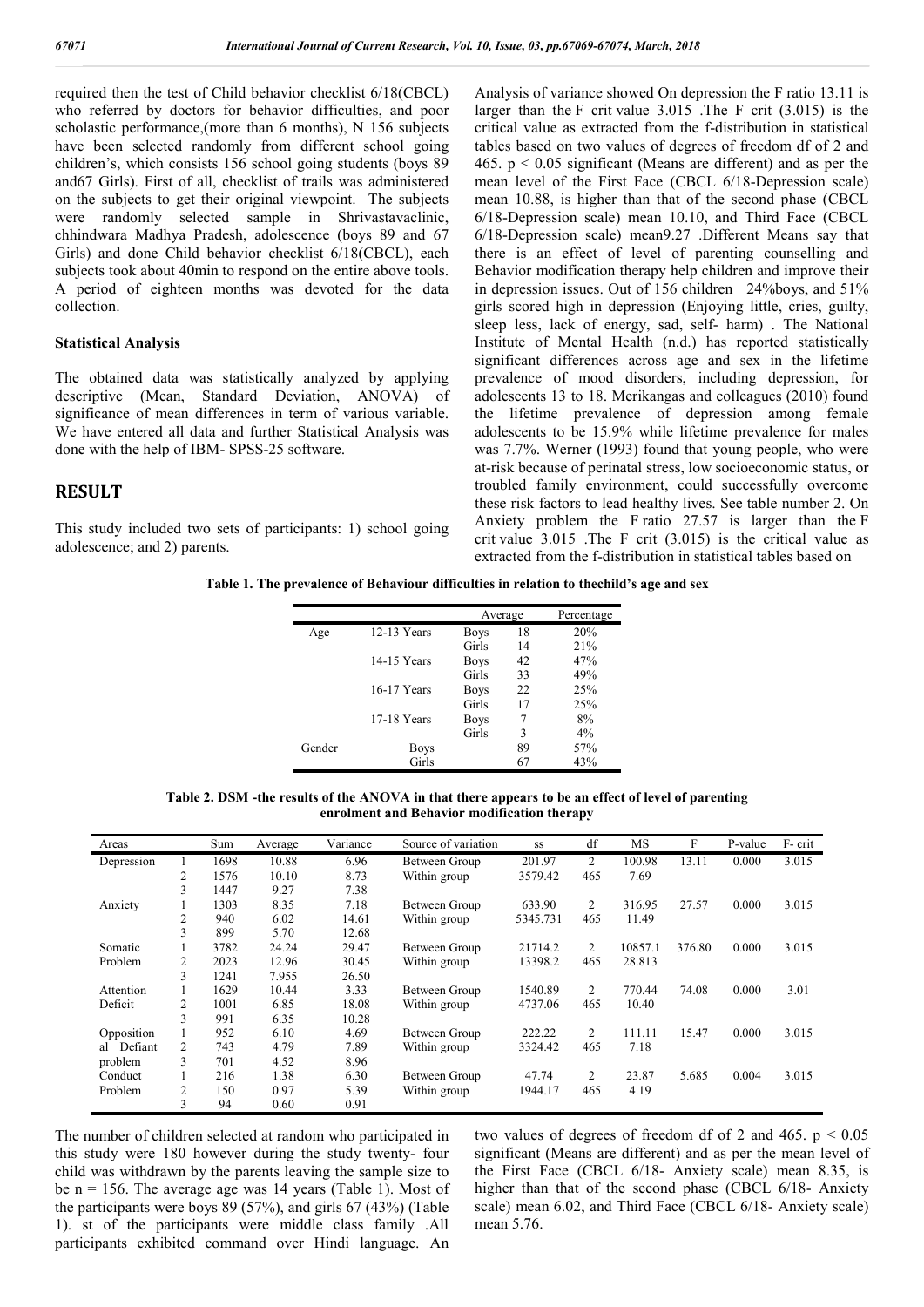Out of 156 children 49%boys and 45% girls scored high in anxiety (dependent,fear, school fear, nervous, nightmares, fearful, self-cones worries). Anxiety can have a negative effect on the information processing system. People with anxiety have difficulty storing and retrieving information (Nelson and Harwood, 2011). The term of anxiety is an instant, transitory emotion which can immediately impact on child cognition in specific condition and made them feeling worry, tightness and nervousness, all of these events can extremely impact on memory and learning process (Bigdeli, 2010; MacIntyre, 1995). Heimberg *et al*., (1993) found that people who experience high level of anxiety were less successful at encoding information and less effective at processing events, that's because that lots of their energy and attention wasted for managing anxiety, and fewer clues from the environment will be recognized by them; all of these will lead to losing considerable capacity of their working memory which can negatively impact their learning processes, and other study aim of Academic anxious students may be very silent, agreeing and willing to satisfy others (McLoone, Hudson, and Rapee, 2006). On Somatic problem the F ratio 376.80 is larger than the F crit value 3.015 .The F crit (3.015) is the critical value as extracted from the f-distribution in statistical tables based on two values of degrees of freedom df of 2 and 465.  $p < 0.05$ significant (Means are different) and as per the mean level of the First Face (CBCL 6/18- Somatic scale) mean 24.24, is higher than that of the second phase (CBCL 6/18- Somatic scale) mean 12.96, and Third Face (CBCL 6/18- Somaticscale) mean 7.95 . Out of 156 children 70% boys, and 90% girls scored high in somatic problem like – aches pain, headaches, skin related issues, stomachaches, vomits. As per score girls are facing more psychological stressor as compared to boys. There are multiple socio-emotional factors associated with reports of somatic symptoms among elementary school-aged children (Garralda, 2010), including stress and reduced coping abilities (Walker *et al*., 2007). Children with chronic disease may have poor coping skills that may be related to somatic symptoms (Stewart *et al*., 2010). Another study found that children who were characterized as rejected or neglected by their peers reported high levels of social anxiety (Jellesma *et al*., 2008).

On Attention deficit the F ratio 74.08 is larger than the F crit value 3.015. The F crit (3.015) is the critical value as extracted from the f-distribution in statistical tables based on two values of degrees of freedom df of 2 and 465.  $p < 0.05$ significant (Means are different) and as per the mean level of the First Face (CBCL 6/18- Attention deficit scale) mean 10.44, is higher than that of the second phase (CBCL 6/18- Attention deficit scale) mean 6.85, and Third Face (CBCL 6/18- Attention deficit scale) mean 6.35. Out of 156 children 64% boys, and 66% girls scored high in attention deficit like – fails to finish, concentrate, sit still, impulsive, inattention, talk much, loud tone. The prevalence of ADHD in this sample was 11.8% for boys and 5.4% for girls and was not substantially less in older versus younger children. ADHD was found in 10.0% of subjects aged 8 to 11 years and in 7.5% of subjects aged 12 to 15 years (Froehlich *et al*. 2007). However, the condition persists into adulthood for the majority of boys and approximately one third of girls (Kessler, Adler, *et al*., 2005). Parents of children with ADHD experience increased levels of self-blame, social isolation, depression, and marital discord (Johnston and Mash, 2001). On Oppositional defiant problem the F ratio 15.47 is larger than the F crit value 3.015 .The F crit (3.015) is the critical value as extracted from the f-distribution

in statistical tables based on two values of degrees of freedom df of 2 and 465.  $p < 0.05$  significant (Means are different) and as per the mean level of the First Face (CBCL 6/18- Oppositional defiant scale) mean 6.10, is higher than that of the second phase (CBCL 6/18- Oppositional defiant scale) mean 4.79, and Third Face (CBCL 6/18- Oppositional defiant scale) mean 4.52. Out of 156 children 54% boys, and 52% girls scored high in Oppositional defiant problem (argues, disobey home/school, stubborn, temper). Involvement in bullying often is a sign that the child is at risk for aggression and violence Olweus D (1994).Other study indicates that some children develop the behavioral symptoms of ODD as a way to manage anxiety or uncertainty (Wilson J, Steiner H 2002). Present research showed that early-intervention and behavior modification and parenting enrolment programs therapy can help prevent Oppositional defiant problem. On Conduct problem the F ratio 5.685 is larger than the F crit value 3.015. The F crit (3.015) is the critical value as extracted from the fdistribution in statistical tables based on two values of degrees of freedom df of 2 and 465.  $p < 0.05$  significant (Means are different) and as per the mean level of the First Face (CBCL 6/18- Conduct problem scale) mean 1.38, is higher than that of the second phase (CBCL 6/18- Conduct problem scale) mean 0.97, and Third Face (CBCL 6/18- Conduct problem scale) mean 0.60.

Out of 156 children 13% boys, and 4% girls scored high in conduct problem like cruel to animal, breaks rules, run away, swears, threaten, truant, attacks people, fights. The genetic literature on conduct/externalizing problems in children and adolescents is unusual insofar as more than any other behavioral trait, it has shown a significant effect of shared environment (Plomin RDeFries JCMcClearn GERutter M 1997). There is some evidence (Cadoret.*et al*. 1995; Ge Xrand et.al.1996). suggesting both gene environment interaction and correlation in conduct problems and related behaviors, and this may have contributed to the lack of any significant shared environmental influence in the present investigation. And 55(62%) boys, and 47 (70%) girls parents reported academic difficulties. A number of interventions ( Jitendra, DuPaul, Soonneki, and Tresco, 2008; Raggi and Chronis, 2006; Trout, Lienemann, Reid, and Epstein, 2007) have been shown to be efficacious or promising for use with children with ADHD who have impaired academic achievement. It is also important to consider systemic changes to maximize the potential for benefit. These include ensuring smaller class sizes (Nye, Hedges, and Konstantopoulos, 2000), including sufficient exercise in students' days (Ridgway, Northup, Pellegrin, LaRue, and Hightshoe, 2003), and using software to promote task engagement (Ota and DuPaul, 2002).A variety of studies have shown that stimulants improve a number of cognitive/neuropsychological processes considered important for learning (Rhodes, Coghill and Matthews, 2006).

## **Conclusion**

Compared to many other types of psychotherapy, one of the primary advantages of behavior modification therapy is that it's a relatively short-term treatment. As mentioned earlier, treatment goals can often be reached in several weeks, rather than several months or a few years. This makes it a more cost effective treatment approach than longer-term therapies. The techniques and strategies used in behavior modification therapy are also fairly straightforward and easy for most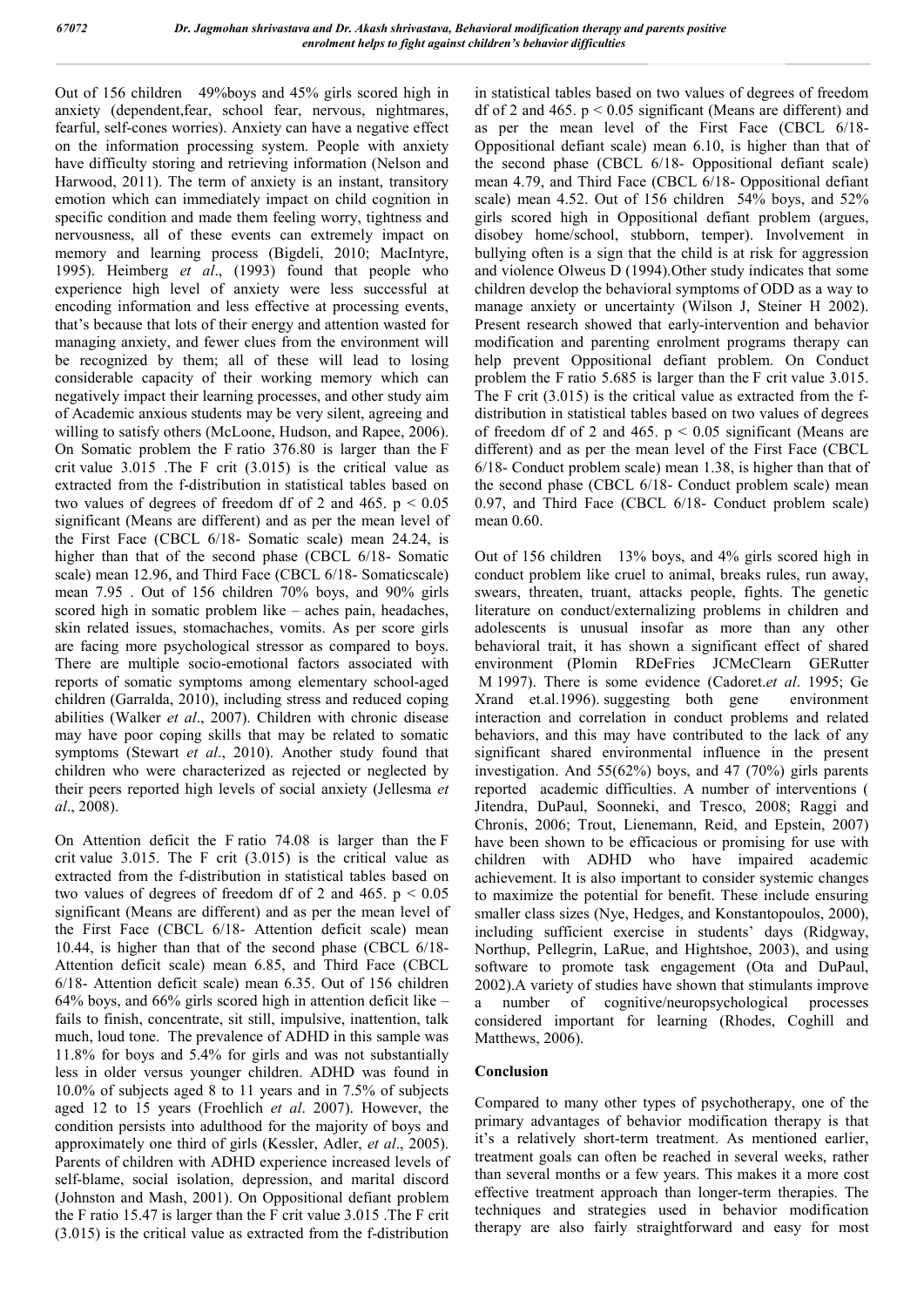parents and children to understand and learn. The Study conducted in Shrivastava clinic, chhindwara Madhya Pradesh showed that positive parenting enrolment and behavior modification therapy program improves positive communication with children, healthy attachment, emotional adjustment, including intelligence, sustained attention, memory, or executive functions; affect activities, including increasing learning and applying knowledge and improving attending and completing tasks; or enhance participation, including moving across educational levels, succeeding in the educational program.

#### **Delimitation of the research**

- Limited sample size
- Areas based research

Future research is required to further delineate and characterize the prevalence, frequency, and psychosocial correlates related to the behavior difficulties. Future prospect study should be developed in cooperating large sample size and mass study with appropriate methodology to capture the frequency and prevalence of positive parenting enrolment, behavior modification therapy effect on school gong children behavior and academic achievement.

#### **Financial Support and Sponsorship:** Nil

**Conflict of Interest:** The authors declare that they have no conflict of interest.

## **REFERENCE**

- Bigdeli, S. 2010. Affective Learning: The Anxiety Construct in Adult Learners. Procedia-Social and Behavioral Sciences, 9, 674-678.
- Cadoret, RY., ates, WR., Troughton, EW., oodworth, G. and Stewart , MA. 1995. Genetic-environmental interaction in the genesis of aggressivityandconduct disorders. *Arch Gen Psychiatry,* 52916- 924
- Froehlich, T.E., Lanphear, B.P., Epstein, J.N., Barbaresi, W.J., Katusic, S.K., and Kahn, R.S. 2007. Prevalence, recognition, and treatment of attention-deficit/hyperactivity disorder in a national sample of US children. *Archives of Pediatricand Adolescent Medicine*, 161: 857–864
- Garralda, ME. 2010. Unexplained physical complaints. Child and Adolescent Psychiatric Clinics of North America. 2010;19:199–209. doi: 10.1016/j.chc.2010.01.002.
- Ge, X., Rand, DC., Cadoret, RJ., Neidheiser, JM., Yatew, WT., roughton, ES. and tewart, MA. 1996. The developmental interface between nature and nurture: a mutual influencemodel of child antisocial behavior and parent behaviors. *Dev Psychol,* 32574- 589
- Heimberg, R. G., Mueller, G. P., Holt, C. S., Hope, D. A., and Liebowitz, M. R. 1993. Assessment of Anxiety in Social Interaction and Being Observed By Others: The Social Interaction Anxiety Scale and the Social Phobia Scale. Behavior Therapy, 23(1), 53-73
- Jellesma, FC., Rieffe, C. and Terwogt, MM. 2008. My peers, my friend, and I: Peer interactions and somatic complaints in boys and girls. Social Science and Medicine. 2008;66:2195–2205. doi: 10.1016/j.socsci med. 2008.01.029.
- Jitendra, A. K., DuPaul, G. J., Someki, F. and Tresco, K. E. 2008. Enhancing academic achievement for children with attentiondeficit hyperactivity disorder: evidence from school-based intervention research. *Developmental Disabilities Research Reviews, 14*(4), 325-30.
- Johnston, C. and Mash, E.J. 2001. Families of children with attention-deficit/hyperactivity disorder: Review and recommendations for future research. *Clinical Child and Family Psychology Review*, 4: 183–207
- Kessler, R.C., Adler, L.A., Barkley, R., Biederman, J., Conners, C.K., Faraone, S.V. *et al*., 2005. Patterns and predictors of attention-deficit/hyperactivity disorder persistence into adulthood: Results from the National Comorbidity Survey Replication. *Biological Psychiatry*. 57: 1442–1451
- MacIntyre, P. D. 1995. How does anxiety affect second language learning? A reply to Sparks and Ganschow.*The Modern Language Journal,* 79(1), 90-99.
- McLoone, J., Hudson, J. L. and Rapee, R. M. 2006. Treating Anxiety Disorders in a School Setting. Education and Treatment of Children.
- Merikangas, K. R., He, J., Burstein, M., Swanson, S. A., Avenevoli, S., Cui, L. and Swendsen, J. 2010. Lifetime prevalence of mental disorders in US adolescents: Results from the national comorbidity study-adolescent supplement (NCS-A). *Journal of the American Academy of Child and Adolescent Psychiatry,* 49(10), 980- 989. doi:10.1016 /j.jaac.2010.05.017
- National Institute of Mental Health. (n.d.) Any mood disorder in children. Retrieved from http://www.nimh.nih.gov/statist ics/1ANYMOODDIS\_CHILD.shtml
- Nelson, J. M. and Harwood, H. 2011. Learning disabilities and anxiety: A meta-analysis. Journal of Learning Disabilities, 44(1), 3–17. doi:10.1177/0022219409359939
- Nye, B., Hedges, L. V. and Konstantopoulos, S. 2000. The effects of small classes on academic achievement: the results of the Tennessee class size experiment. *American Educational Research Journal, 37*(1), 123-51.
- Olweus, D. 1994. Bullying at schools: basic facts and effects of a school based intervention program. J Child Psychol Psychiatry 35:1171-1190.
- Ota, K. R. and Du Paul, G. J. 2002. Task engagement and mathematics performance in children with attention-deficit hyperactivity disorder: effects of supplemental computer instruction. *School Psychology Quarterly, 17*(3), 242-57.
- Plomin, RD., eFries, JC., McClearn, GE. And Rutter, M. 1997. *Behavioral Genetics. 3rd New York, NY WH Freeman and Co*.
- Raggi, V. L. and Chronis, A. M. 2006. Interventions to address the academic impairment of children and adolescents with ADHD.*Clinical Child and Family Psychology Review, 9*, 85-111
- Ridgway, A., Northup, J., Pellegrin, A., LaRue, R. and Hightshoe, A. 2003. Effects of recess on the classroom behavior of children with and without attention-deficit hyperactivity disorder. *School Psychology Quarterly, 18*(3), 253-68.
- Stewart, S., Simmons, A. and White, P. 2010. Somatic items in the assessment of depressive symptoms in pediatric patients with diabetes. *Netherlands: Springer*.
- Trout, A. L., Lienemann, T. O., Reid, R. and Epstein, M. H. 2007. A review of non-medication interventions to improve the academic performance of children and youth with ADHD. *Remedial and Special Education, 28*(4), 207-26.